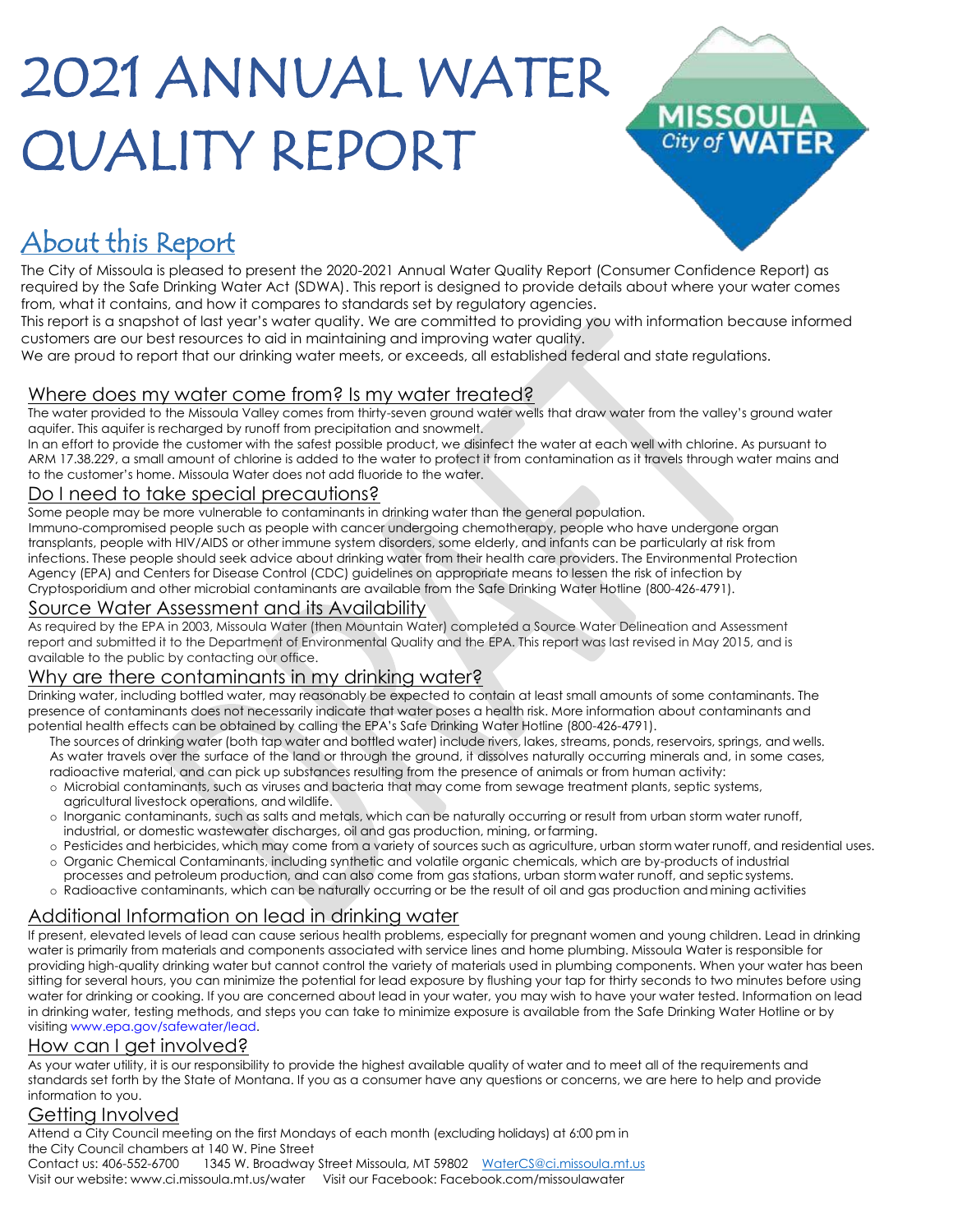If you are a landlord, property manager, or know someone who is billed directly, please share this report with your tenants and friends.

#### State-Wide Waiver Program

The Montana Department of Environmental Quality (DEQ) created the Chemical Reduced Monitoring Waiver Program in 1996 to reduce monitoring expenses for public water supplies (PWS) while still protecting public health. Due to the considerable population growth and expansion in intervening years, the presence of these analytes needs to be reevaluated. Missoula Water is required to monitor for endothall, diquat, glyphosate, ethylene dibromide (EDB), dibromochloropropane (DBCP), cyanide and PCBs from one entry point between Jan. 1, 2020 and Dec. 31, 2022. Missoula Water records indicate that it is located within one mile of a potential or known dioxin site and therefore is required to sample for dioxin (2,3, 7,8 tetrachlorodibenzo-p-dioxin or 2,3,7,8-TCDD).

In August 2020, Missoula Water collected the water samples for the above contaminates including Asbestos. In which, all analytical results can back as non-detect. In accordance with our monitoring schedule the next state-wide waiver monitoring will be conducted in 2029.

#### Additional Information

For additional information on Coronavirus in drinking water, Perfluorinated Compounds (PFAS), Lead or Household Water Quality. Please visit our web page at [https://www.ci.missoula.mt.us/2242/Water-Quality.](https://www.ci.missoula.mt.us/2242/Water-Quality)

## WATER QUALITY DATA TABLE

To ensure that tap water is safe to drink, EPA prescribes regulations that limit the amount of contaminants in water provided by public water systems. Food and Drug Administration (FDA) regulations establish limits for contaminants in bottled water which must provide the same protection for public health. The table below lists all of the drinking water contaminants that we detected during the calendar year of this report. Although many more contaminants were tested, only those substances listed below were found in your water. All sources of drinking water contain some naturally occurring contaminants. At low levels, these substances are generally not harmful in our drinking water. Removing all contaminants would be extremely expensive, and in most cases, would not provide increased protection of public health. A few naturally occurring minerals may actually improve the taste of drinking water and have nutritional value at low levels. Unless otherwise noted, the data presented in this table are from testing done in the calendar year of the report. The EPA or the State of Montana requires us to monitor for certain contaminants less than once per year because the concentrations of these contaminants do not vary significantly from year to year, or the system is not considered vulnerable to this type of contamination. As such, some of our data, though representative, may be more than one-year-old. In this table you will find terms and abbreviations that might not be familiar to you. To help you better understand these terms, we have provided the definitions below the table.

| <b>Primary Standards</b>                                                                                              | <b>Violation</b> | Sample<br><b>Date</b>        | <b>Your Water's</b><br>Average (a) | <b>YourWaterRange</b><br>High<br>Low |                                 |                | <b>MCL   MCLG</b> | <b>Typical Source</b>                                                                                     |  |  |
|-----------------------------------------------------------------------------------------------------------------------|------------------|------------------------------|------------------------------------|--------------------------------------|---------------------------------|----------------|-------------------|-----------------------------------------------------------------------------------------------------------|--|--|
| <b>Distribution System</b>                                                                                            |                  |                              |                                    |                                      |                                 |                |                   |                                                                                                           |  |  |
| (There is convincing evidence that the addition of a disinfectant is necessary for control of microbial contaminants) |                  |                              |                                    |                                      |                                 |                |                   |                                                                                                           |  |  |
| Chlorine (as Cl2) (ppm)                                                                                               | No.              | 2020                         | 0.47                               | 0.20                                 | 1.57                            | 4              | 4                 | Water additive used to<br>control microbes                                                                |  |  |
| <b>Total Coliform</b><br>% positive samples                                                                           | <b>No</b>        | 2020                         | $\overline{O}$                     | <b>NA</b>                            | <b>NA</b>                       | 5              | $\Omega$          | Naturally present in the<br>environment                                                                   |  |  |
| <b>TTHMs</b> [Total<br>Trihalomethanes] (ppb)                                                                         | <b>No</b>        | 2020                         | 2.24                               | 0.96                                 | 3.3                             | 80             | NS                | By-product of drinking<br>water disinfection                                                              |  |  |
| HAA5<br>[Haloacetic Acids] (ppb)                                                                                      | No.              | 2020                         | 0.73                               | 0.55                                 | 1.1                             | 60             | NS                | By-product of drinking<br>water disinfection                                                              |  |  |
| Asbestos<br>(fiber > 10 micrometers)                                                                                  | <b>No</b>        | 2020                         | 0.18                               | 0.0                                  | 0.18                            | $\overline{7}$ | $\Omega$          | Decay of asbestos cement in<br>water mains; erosion of natural<br>deposits                                |  |  |
| <b>Primary Standards</b>                                                                                              | <b>Violation</b> | <b>Sample</b><br><b>Date</b> | <b>Your Water's</b><br>Average (a) | Low                                  | Your Water Range<br><b>High</b> | MCL            | <b>MCLG</b>       | <b>Typical Source</b>                                                                                     |  |  |
| <b>Inorganic Chemicals</b>                                                                                            |                  |                              |                                    |                                      |                                 |                |                   |                                                                                                           |  |  |
| Arsenic (ppb)                                                                                                         | No.              | 2020                         | 0.6                                | <b>ND</b>                            | 2.0                             | 10             | $\Omega$          | Erosion of natural deposits:<br>historical mining and smelting                                            |  |  |
| Barium (ppm)                                                                                                          | <b>No</b>        | 2020                         | 0.25                               | 0.18                                 | 0.41                            | $\overline{2}$ | $\overline{2}$    | Discharge of drilling<br>wastes; discharge from<br>metal refineries: erosion<br>of natural deposits       |  |  |
| Fluoride (ppm)                                                                                                        | No               | 2020                         | 0.043                              | <b>ND</b>                            | 0.1                             | $\overline{4}$ | $\overline{4}$    | Erosion of natural deposits;<br>discharge from fertilizer and<br>aluminum factories                       |  |  |
| Nitrate [measured as<br>Nitrogen] (ppm)                                                                               | No               | 2020                         | 0.83                               | 0.41                                 | 1.94                            | 10             | 10                | Runoff from fertilizer use;<br>leaching<br>from septic tanks, sewage;<br>erosion of natural deposits      |  |  |
| Selenium (ppb)                                                                                                        | <b>No</b>        | 2020                         | 0.00                               | <b>ND</b>                            | 0.0                             | 50             | $\Omega$          | Discharge from petroleum and<br>metal refineries; Erosion of<br>natural deposits; Discharge<br>from mines |  |  |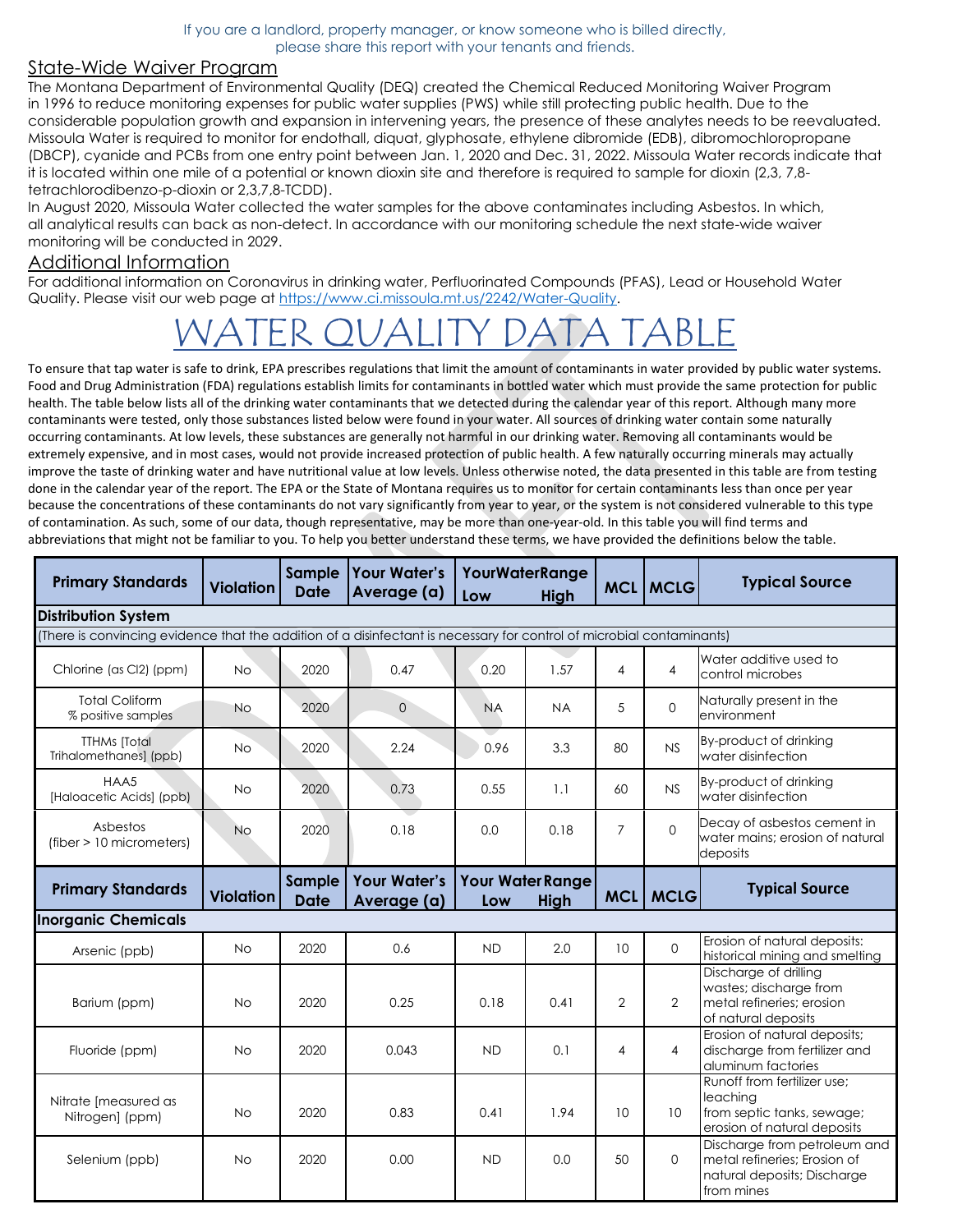| <b>Secondary Standards</b><br>(Aesthetic, Cosmetic and Technical, Non-Health Related)                                                |                                                                                                                                                                          |           |      |                       |       |          |                       |        |           | <b>Noticeable Effects</b> |                             |                                                                         |
|--------------------------------------------------------------------------------------------------------------------------------------|--------------------------------------------------------------------------------------------------------------------------------------------------------------------------|-----------|------|-----------------------|-------|----------|-----------------------|--------|-----------|---------------------------|-----------------------------|-------------------------------------------------------------------------|
| Calcium (ppm)                                                                                                                        |                                                                                                                                                                          | <b>No</b> |      | 2020                  |       | 48       | 36                    |        | 62        | <b>NS</b>                 | NS                          | Hardness; mineral deposits                                              |
| Chloride (ppm)                                                                                                                       |                                                                                                                                                                          | <b>No</b> |      | 2020                  |       | 10.9     | 3                     |        | 26        | 250                       | <b>NS</b>                   | Salty taste                                                             |
|                                                                                                                                      | Iron (ppm)<br><b>No</b>                                                                                                                                                  |           |      | 2020                  |       | 0.002    | <b>ND</b>             |        | 0.09      | 0.3                       | NS                          | Rusty color; sediment; metallic<br>taste; reddish or orange<br>staining |
| Magnesium (ppm)                                                                                                                      |                                                                                                                                                                          | <b>No</b> |      | 2020                  |       | 13.8     | 12                    |        | 19        | <b>NS</b>                 | <b>NS</b>                   | <b>NA</b>                                                               |
| Manganese (ppm)                                                                                                                      |                                                                                                                                                                          | <b>No</b> |      | 2020                  |       | $\Omega$ | <b>ND</b>             |        | <b>ND</b> | 0.05                      | NS                          | Black to brown color: black<br>staining; bitter metallic taste          |
| рH                                                                                                                                   |                                                                                                                                                                          | <b>No</b> |      | 2020                  |       | 7.90     | 7.7                   |        | 8.2       | $6.5 - 8.5$               | NS                          | Hydrogen ion concentration                                              |
| Sulfate (ppm)                                                                                                                        |                                                                                                                                                                          | <b>No</b> |      | 2020                  |       | 18.4     | 5                     |        | 24        | 250                       | <b>NS</b>                   | Salty taste                                                             |
| <b>Total Dissolved Solids</b><br>(ppm)                                                                                               |                                                                                                                                                                          | <b>No</b> |      | 2020                  | 207.8 |          | 159                   |        | 284       | 500                       | NS                          | Hardness; deposits; colored<br>water; staining; salty taste             |
| Zinc (ppm)                                                                                                                           |                                                                                                                                                                          | <b>No</b> |      | 2020                  |       | 0.0004   | <b>ND</b>             |        | .01       | 5                         | NS                          | Metallic taste                                                          |
| <b>Radionuclides</b>                                                                                                                 |                                                                                                                                                                          |           |      |                       |       |          | <b>Typical Source</b> |        |           |                           |                             |                                                                         |
| Alpha emitters (pCi/L)                                                                                                               |                                                                                                                                                                          | <b>No</b> |      | 2020                  |       | 0.15     | $-0.9$                |        | 2.2       | 15                        | $\mathbf{0}$                | Erosion of natural deposits                                             |
| Radium 226 (pCi/L)                                                                                                                   |                                                                                                                                                                          | <b>No</b> |      | 2020                  | 0.06  |          | 0.1                   |        | 0.3       | 5                         | $\mathbf{0}$                | Erosion of natural deposits                                             |
| Radium 228 (pCi/L)                                                                                                                   |                                                                                                                                                                          | <b>No</b> |      | 2020                  | 0.20  |          | 0.2                   |        | 1.7       | 5                         | $\mathbf{0}$                | Erosion of natural deposits                                             |
| Radium (combined<br>226/228) (pCi/L)                                                                                                 |                                                                                                                                                                          | <b>No</b> |      | 2020                  | 0.29  |          | 0.5                   |        | 2.0       | 5                         | $\mathbf 0$                 | Erosion of natural deposits                                             |
| Uranium (ug/L)<br><b>No</b>                                                                                                          |                                                                                                                                                                          |           | 2020 | 0.0003                |       | 0.0012   |                       | 0.0014 | 30        | $\circ$                   | Erosion of natural deposits |                                                                         |
| <b>Lead and Copper Monitoring Rule</b><br>(Tap water samples were collected for lead and copper from sites throughout the community) |                                                                                                                                                                          |           |      |                       |       |          |                       |        |           |                           |                             |                                                                         |
| <b>Metals</b>                                                                                                                        | Number of<br><b>Amount Detected</b><br><b>Action</b><br><b>Samples</b><br><b>Violation</b><br>at 90 <sup>th</sup> Percentile<br><b>Sample Date</b><br>Level<br>collected |           |      | <b>Typical Source</b> |       |          |                       |        |           |                           |                             |                                                                         |

#### **Additional Unregulated Parameters**

Lead (ppb) No 2 2019 30 15

Copper (ppm) No 0.174 2019 30 1.3

|                                                       | Sample<br><b>Date</b> | <b>Your Water's</b><br>Average (a) | Low  | Your Water Range<br>High | <b>MCL</b> | <b>MCLG</b> | <b>Definitions</b>                                                                 |
|-------------------------------------------------------|-----------------------|------------------------------------|------|--------------------------|------------|-------------|------------------------------------------------------------------------------------|
| Aggressiveness Index (b)<br>(unitless)                | 2020                  | 12.33                              | 12.1 | 12.6                     | NS         | N.S         | A general indicator of the<br>tendency for corrosion to<br><b>OCCUI</b>            |
| Alkalinity (as CA CO3) (ppm)                          | 2020                  | 156                                | 142  | 202                      | NS         | NS          | A measurement of the water's<br>ability to neutralize acids                        |
| Corrosivity (Langlier Index) (c)<br>Positive/Negative | 2020                  | 0.528                              | 0.3  | 0.8                      | NS         | NS          | A gauge of whether a<br>water will precipitate or<br>dissolve<br>calcium carbonate |
| Hardness (as Ca CO3) (ppm)                            | 2020                  | 176                                | 146  | 236                      | NS         | NS          | <b>Total Hardness</b>                                                              |
| Hardness (gpg)                                        | 2020                  | 10.29                              | 8.54 | 13.80                    | NS         | <b>NS</b>   | Total Hardness                                                                     |





Corrosion of household plumbing systems; erosion of natural deposits; discharge from industrial manufactures

Corrosion of household plumbing systems; erosion of natural deposits;

leaching from wood preservatives

Ladder to top of a tank

High Park Tank